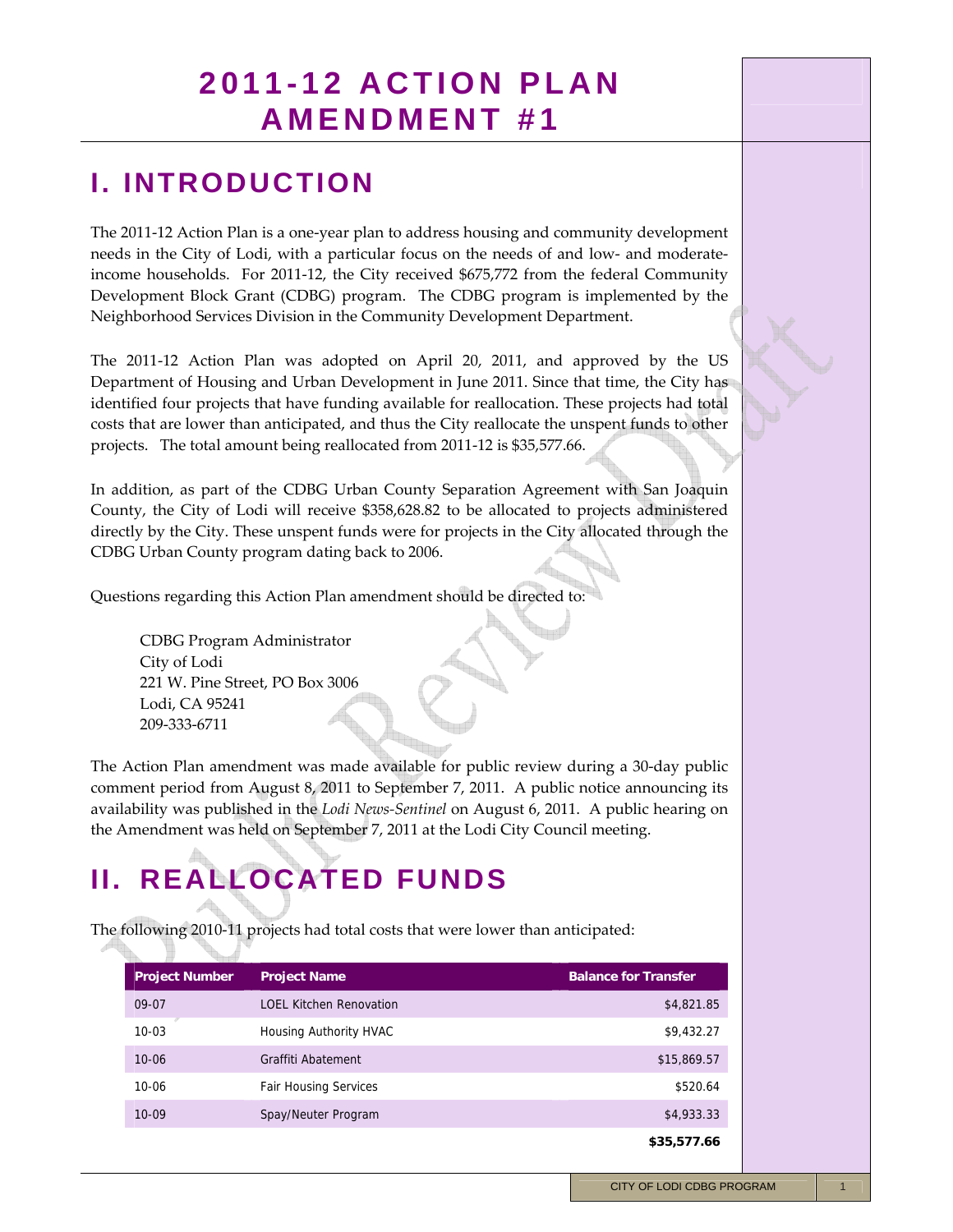# **2011-12 ACTION PLAN AMENDMENT #1**

Funds from the following projects are being transferred to the City as part of the Urban County Separation Agreement:

| <b>Project Number</b> | <b>Project Name</b>                       | <b>Balance for Transfer</b> |
|-----------------------|-------------------------------------------|-----------------------------|
| $06 - 12$             | Economic Development - Job Creation       | \$139,425.00                |
| $06-16$               | Tienda Drive Senior Housing               | \$77,692.89                 |
| $07-03$               | Grape Bowl ADA Access Improvements        | \$101,639.75                |
| 08-01                 | <b>Blakely Park North Pool Deck</b>       | \$5,997.94                  |
| $08-03$               | Elm Street Demolition Project             | \$610.28                    |
| 08-05                 | Salvation Army Freezer/Cooler             | \$1,948.98                  |
| $08-06$               | Salvation Army - Hope Avenue Improvements | \$40.53                     |
| 08-09                 | <b>LOEL Center Kitchen Renovation</b>     | \$0.60                      |
| $08-10$               | Administration                            | \$1,413.65                  |
| 08-16                 | Library Restroom Improvements             | \$35.19                     |
| $08-18$               | Hale Park Surface Renovation              | \$0.01                      |
| $08-20$               | <b>Blakely Park Swing Area Renovation</b> | \$29,824.00                 |
|                       |                                           | \$358,628.82                |

**The Second** 

## **III. ACTIVITY CHANGES**

The City has identified new and existing activities to which it will commit reallocated funds. In order to commit a substantial amount of additional funds to existing activities, the City must amend the 2011‐12 Action Plan. A description of the activities and proposed funding follows:

# PUBLIC FACILITIES

### **ADA Accessibility Improvements**

Make ADA improvements, including installation of handicap ramps, in CDBG target areas throughout the City.

| Output:                  | 8 current + 2 additional ramps installed                                    |
|--------------------------|-----------------------------------------------------------------------------|
| <b>Outcome Category:</b> | Accessibility for the purpose of providing a suitable living<br>environment |
| Goals Addressed:         | CD-6                                                                        |
| Funding:                 | $$100,000$ current + \$35,577.66 additional = \$135,577.66                  |